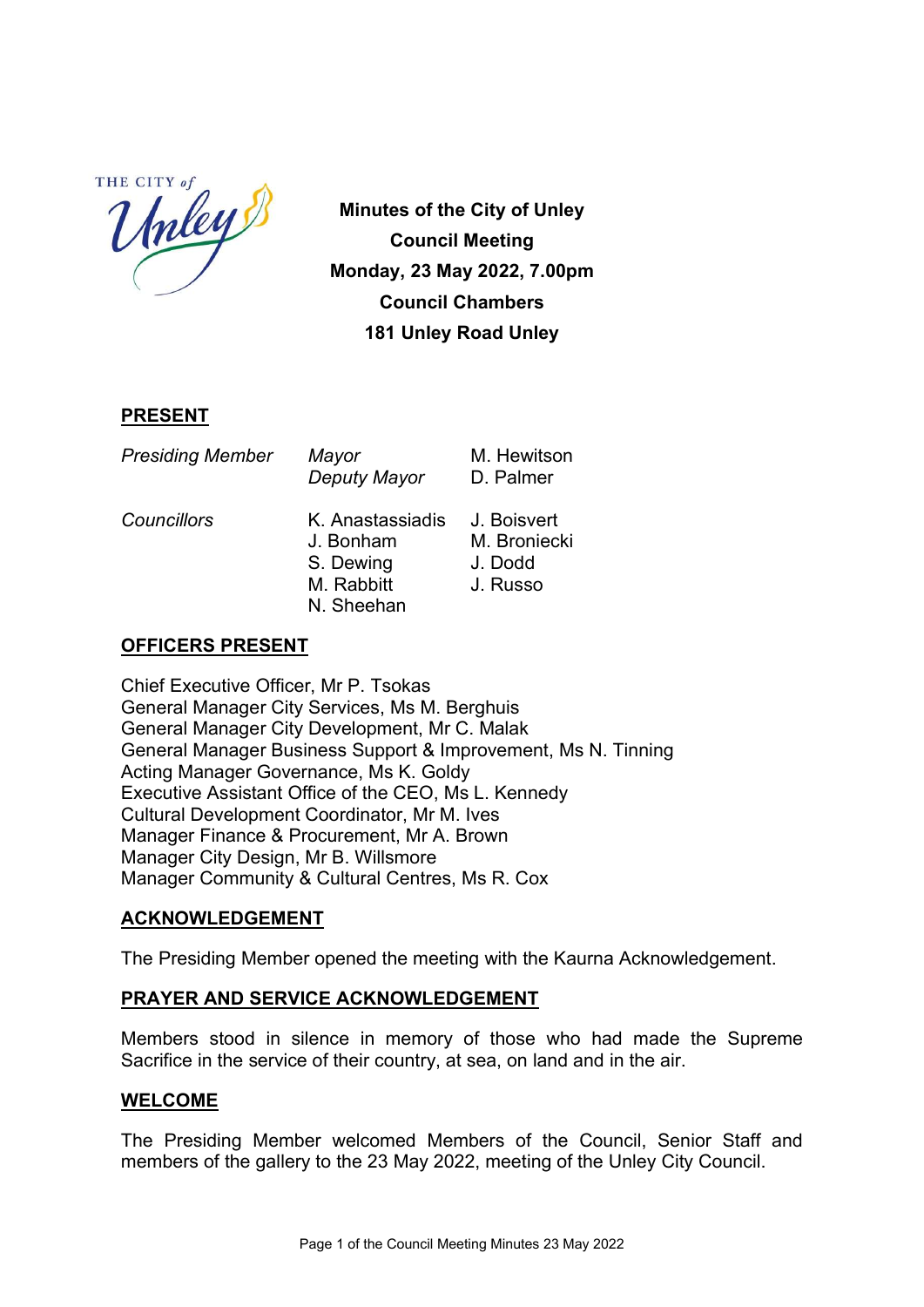### 1. ADMINISTRATIVE MATTERS

### 1.1 APOLOGIES

Councillor P. Hughes Councillor E. Wright

# 1.2 LEAVE OF ABSENCE

Nil

# 1.3 CONFLICT OF INTEREST

Nil

### 1.4 MINUTES

### ITEM 1.4.1 MINUTES OF THE ORDINARY COUNCIL MEETING HELD TUESDAY, 26 APRIL 2022

MOVED Councillor M. Broniecki SECONDED Councillor D. Palmer

That:

1. The minutes of the Ordinary Council held on Tuesday, 26 April 2022 be taken as read and signed as a correct record.

# CARRIED UNANIMOUSLY

Resolution No. C0764/22

### 1.5 DEFERRED / ADJORNED ITEMS

Nil

### 2. PETITIONS/DEPUTATIONS

### ITEM 2.1

DEPUTATION RE: SUPPORT FOR EXTENSION TO MEMORANDUM OF UNDERSTANDING BETWEEN ALLIANCE FRANCAISE AND CITY OF UNLEY

1. Raphaelle Delauney and Brian Fahy, Adelaide

Re. 4.1 Memorandum of Understanding: City of Unley and Alliance Francaise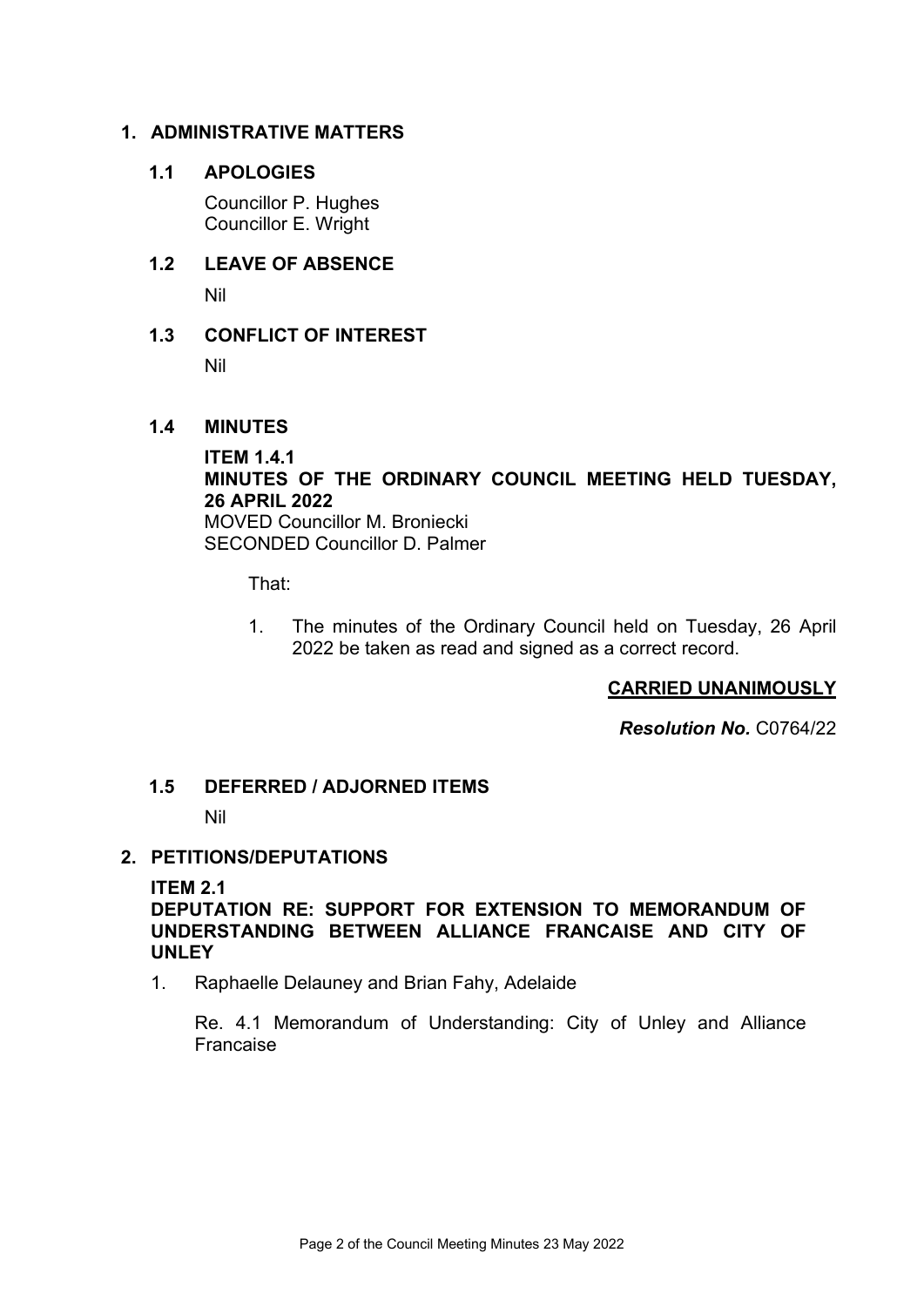The Presiding Member sought leave of the meeting to bring forward item 4.1 Memorandum of Understanding: City of Unley and Alliance Francaise d'Adelaide 2022-2026, and leave was granted

### ITEM 4.1 MEMORANDUM OF UNDERSTANDING: CITY OF UNLEY AND ALLIANCE FRANCAISE D'ADELAIDE 2022-2026

MOVED Councillor M. Rabbitt SECONDED Councillor M. Broniecki

That:

- 1. The report be received.
- 2. A new Memorandum of Understanding (MOU) with Alliance Française d'Adélaide be prepared for a period of four years (2022- 2026), including agreement that the City of Unley and Alliance Francaise d'Adelaide work together to:
	- 2.1 Create a greater awareness amongst the local communities about Alliance Française d'Adelaide including their wide range of French classes for all ages, their vibrant cultural centre, and major cultural events and activities;
	- 2.2 Assist Alliance Française d'Adelaide with developing French cultural events including the annual French Market;
	- 2.3 Support local schools, and especially the French bilingual and binational program at Highgate School and Unley High School, to promote the teaching of the French language:
	- 2.4 Support the City of Unley in its strategy to be a Francophile council in content (cultural activities) and communication;
	- 2.5 Attract French related investment into the City of Unley.
- 3. The Memorandum of Understanding with Alliance Française d'Adélaide include provision of funding of \$15,000 per annum for sponsorship of the annual French Market event within the City of Unley, and the annual French Film Festival, for the duration of this Memorandum of Understanding

### CARRIED

### DIVISION

A Division was requested by Mayor M. Hewitson and the previous decision was set aside. The following members responded to the Mayor's call as having voted IN FAVOUR of the MOTION:

Councillors M. Rabbitt, J. Boisvert, M. Broniecki, J. Dodd, D. Palmer, N. Sheehan, J. Bonham and K. Anastassiadis

The following members responded to the Mayor's call as having voted AGAINST THE MOTION:

Councillors S. Dewing and J. Russo

The MOTION was declared CARRIED

Resolution No. C0765/22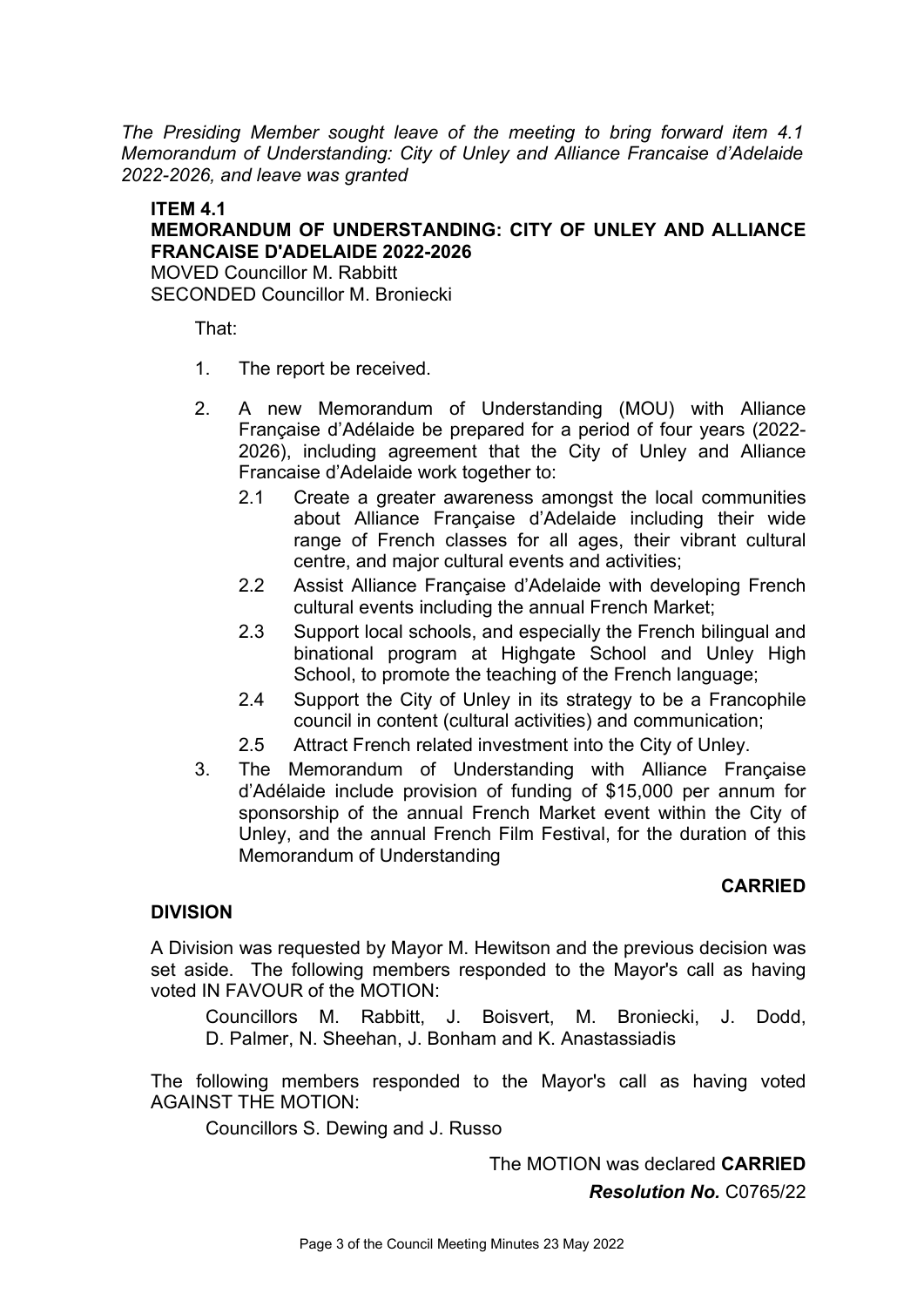### 3. REPORTS OF COMMITTEES

ITEM 3.1 MINUTES OF AUDIT COMMITTEE MOVED Councillor M. Broniecki SECONDED Councillor M. Rabbitt

That:

- 1. The minutes of the Audit Committee meeting held on Tuesday 17 May 2022, be received and the following recommendations contained therein be adopted by Council:
	- (a) Item 2.1 Draft 2022-23 Annual Business Plan and Budget for Community Consultation

MOVED Independent Member A Martin SECONDED Independent Member N Handley

That:

- 1. The report be received.
- 2. The Draft 2022-23 Annual Business Plan and Budget, approved for Consultation purposes and as set out in Attachment 1 to this report (Item 2.1, Audit Committee Meeting 17/05/2022) be noted.
- 3. Comments received from the Audit Committee (below) relating to the Draft 2022-23 Annual Business Plan and Budget be presented to Council for consideration at the Budget Workshop to be held prior to the adoption of the Annual Business Plan and Budget in June.
	- The City of Unley is in a sound financial position
	- Aim to maintain an operating surplus ratio of 4.5% or better
	- Consider the application of the March Adelaide CPI 4.7% where required in key expenditure items

### CARRIED UNANIMOUSLY

Resolution No. AC0080/22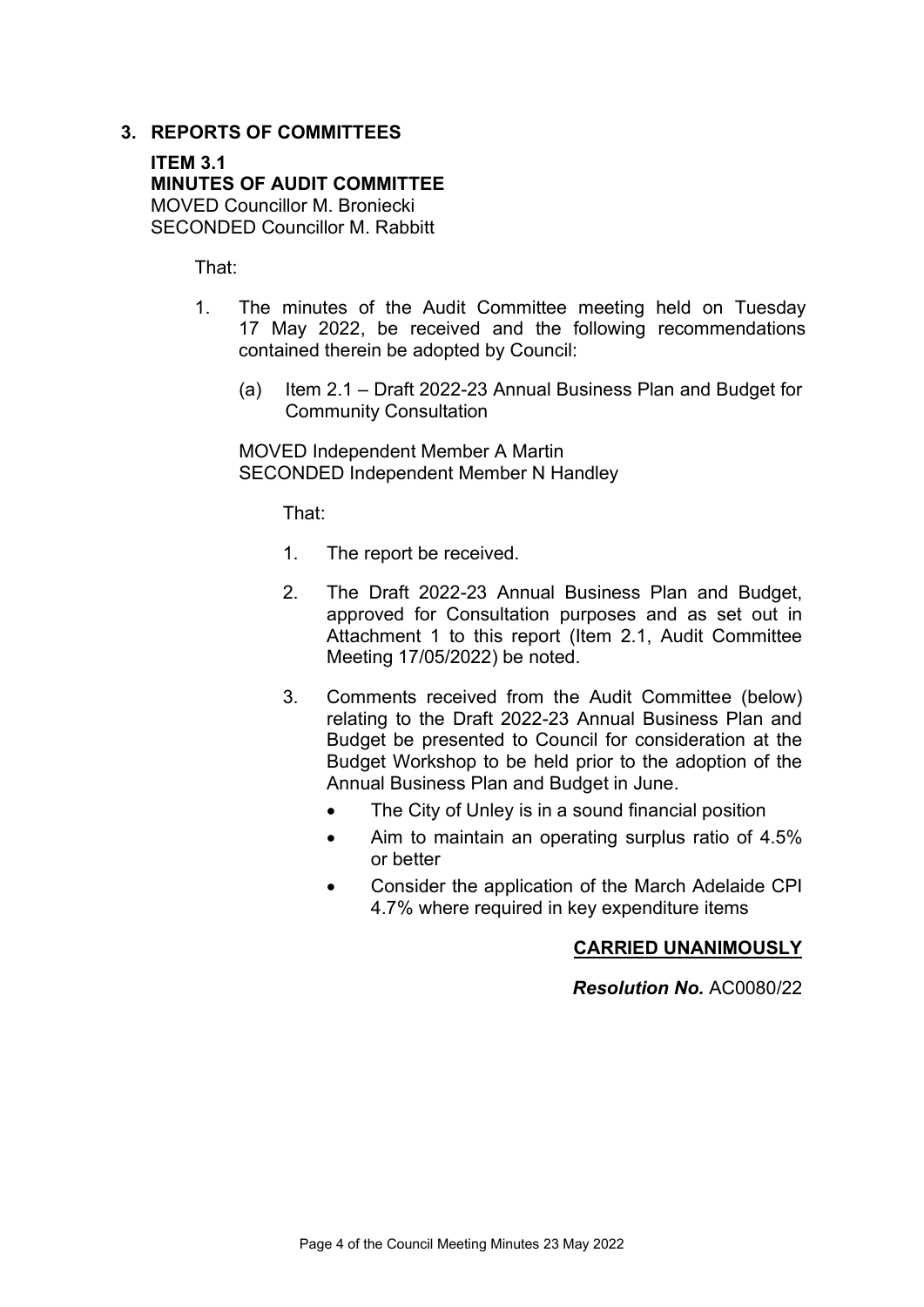(b) Item 2.2 - External Audit - Interim Audit Findings & Agreed Actions April 2022

MOVED Councillor M Broniecki SECONDED Independent Member A Martin

That:

- 1. The report be received.
- 2. The Committee acknowledges the downward trend in the number of findings and recognise the good work of the Finance and Procurement Team.

### CARRIED UNANIMOUSLY

Resolution No. AC0081/22

(c) Item 2.3 - Internal Financial Controls - Self Assessment - 2021-2022

MOVED Independent Member N Handley SECONDED Councillor M Rabbitt

That:

1. The report be received.

### CARRIED UNANIMOUSLY

#### Resolution No. AC0082/22

(d) Item 2.4 - Progress Report on Internal Audit Actions as at May 2022

MOVED Councillor M Broniecki SECONDED Councillor M Rabbitt

That:

1. The report be received.

### CARRIED UNANIMOUSLY

### Resolution No. AC0083/22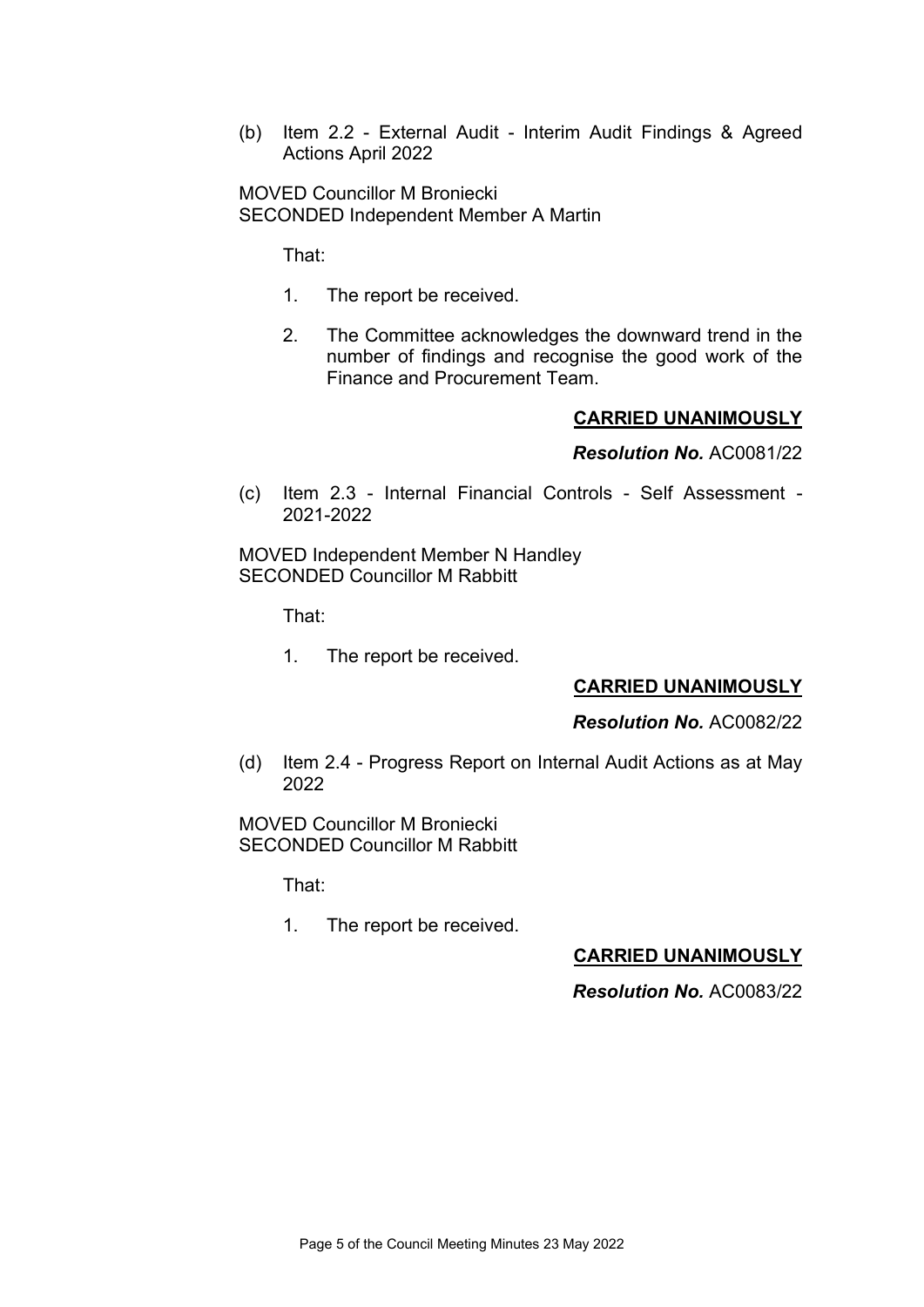(e) Item 2.5 - Strategic Risk Register Review - April 2022

MOVED Independent Member A Martin SECONDED Independent Member N Handley

That:

1. The report be received.

### CARRIED UNANIMOUSLY

Resolution No. AC0084/22

(f) Item 2.6 - Operational Risk Register Update - High and Extreme Risks - April 2022

MOVED Councillor M Broniecki SECONDED Councillor M Rabbitt

That:

1. The report be received.

### CARRIED UNANIMOUSLY

Resolution No. AC0085/22

(g) Item 2.7 - Proposed Internal Audit Plan 2022-2023

MOVED Independent Member A Martin SECONDED Councillor M Rabbitt

That:

- 1. The report be received.
- 2. The Internal Audit Plan as set out in Attachment 1 to this report (Item 2.7, Audit Committee Meeting, 17/05/2022) be endorsed.

### CARRIED UNANIMOUSLY

Resolution No. AC0086/22

### CARRIED UNANIMOUSLY

Resolution No. C0766/22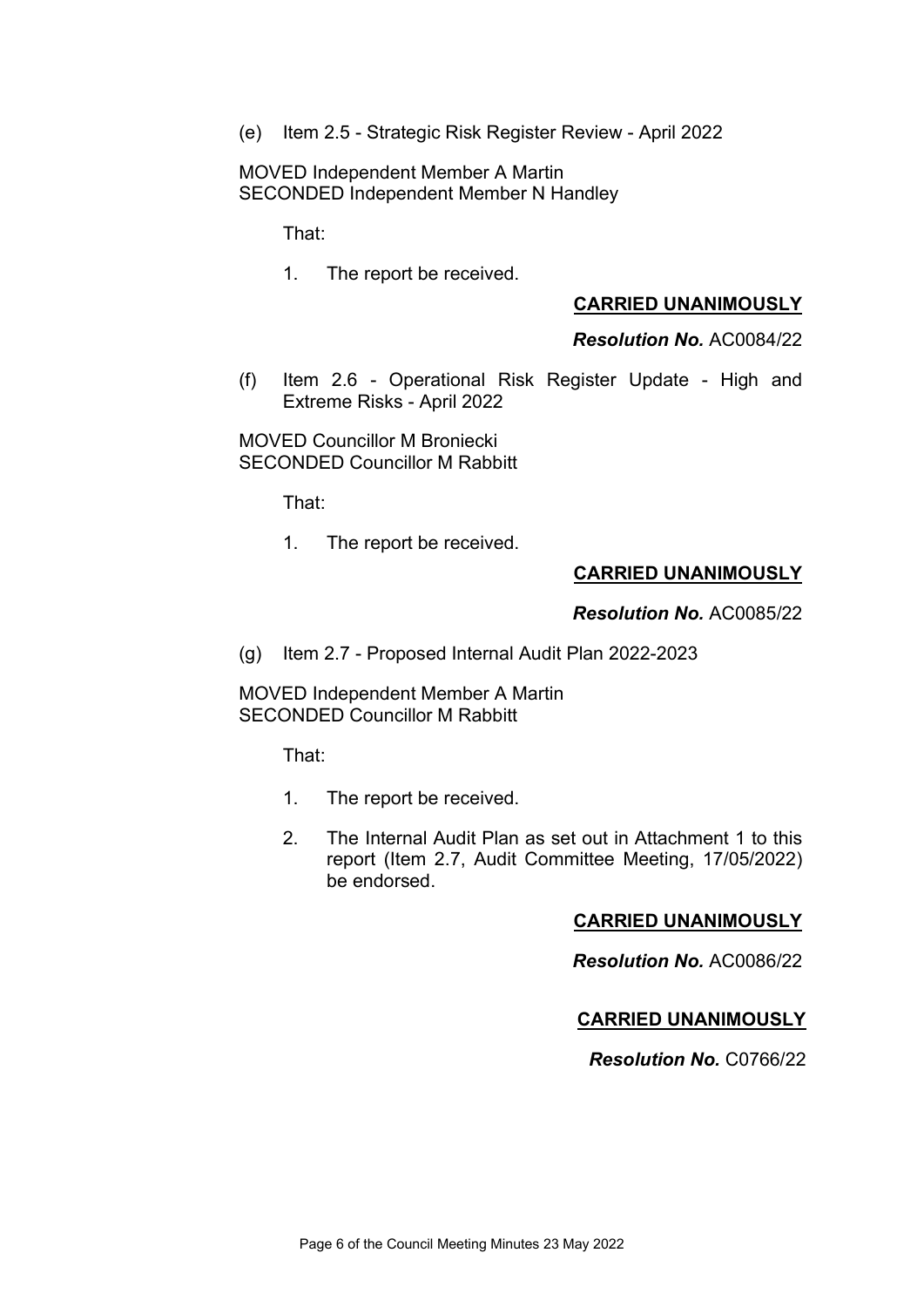# 4. REPORTS OF OFFICERS

### ITFM 4.2

# COMMUNITY GRANTS PROGRAM - ALLOCATION OF FUNDING MARCH 2022 (ROUND 2 OF THE 2021/22 FUNDING)

MOVED Councillor J. Dodd SECONDED Councillor J. Boisvert

That:

- 1. The report be received.
- 2. Funding of \$44,870 be awarded under Round 2 of the 2021/22 financial year for the Community Grants Program as follows:
	- \$4,000 to the Adelaide Showgrounds Famers' Markets for a "cooking fresh" program.
	- \$4,000 to Forestville Hockey Club for costs associated with the Junior Development program.
	- \$4,000 to Goodwood Community Services for a general health and mental wellbeing program.
	- \$4,000 to Greek Women's Society of SA for strength training classes.
	- \$4,000 to Hyde Park Croquet Club to purchase equipment.
	- \$4,000 to Vishva Hindu Parishad of Australia for equipment for community lunches program.
	- \$3,980 to Italian Folk Ensemble with rehearsal and production costs.
	- \$3,500 to Clarence Park Community Centre for a community arts environmental project.
	- \$3,000 to Saints Constantine & Helen Greek Orthodox Community Church Fellowship for a temporary DDA ramp.
	- \$2,900 to Sturt Bowling Club for sporting and outdoor equipment.
	- \$2,300 to Latvian Co-op Society Social Club Inc for kitchen equipment.
	- \$2,120 to Highgate Girl Guides for hall equipment.
	- \$2,000 to Greek Pensioners and Aged Society Inc, for bus trip costs.
	- \$1,070 to Unley Uluru Statement from the Heart Support Group for promotion of cultural awareness forums.

# CARRIED UNANIMOUSLY

### Resolution No. C0767/22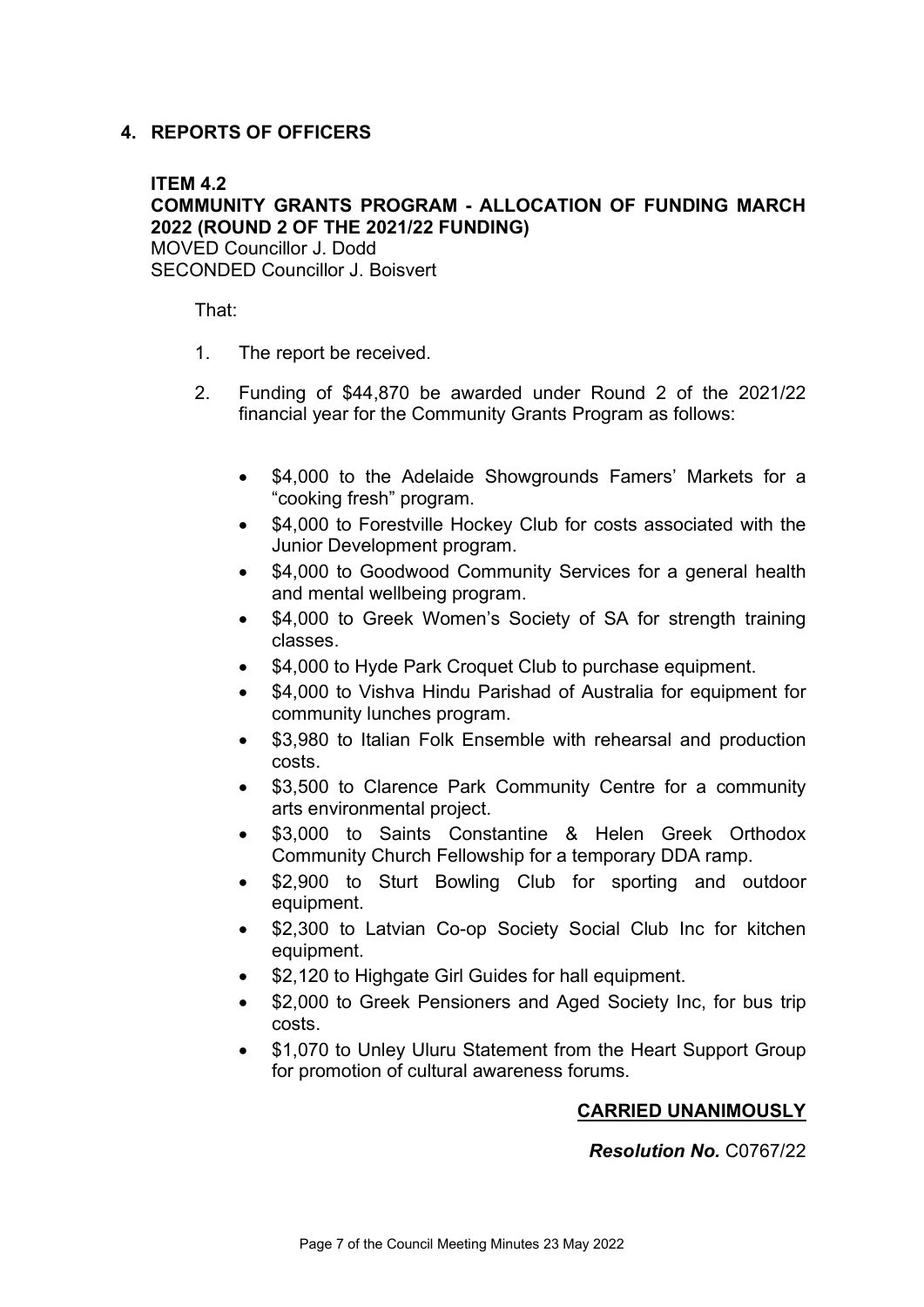### ITEM 4.3 PAGE PARK SHARED USE ARRANGEMENTS MOVED Councillor J. Boisvert SECONDED Councillor D. Palmer

That:

- 1. The report be received.
- 2. A trial for extended dog off-leash times at Page Park between 4pm-10am during Australian Central Standard times be undertaken from 30 June 2022 until 2 October 2022.
- 3. The trial for extended dog off-leash times at Page Park be supported by a community engagement campaign to capture further community feedback.
- 4. An assessment of costs and proposed implementation timeframes for the following enhancements at Page Park be developed:
	- 4.1 Fencing of exercise equipment
	- 4.2 Motion activated, energy efficient lighting
	- 4.3 The ongoing use of dog behavioural training at the Park
	- 4.4 Provision of additional seating
- 5. The results of the extended dog off-leash trial and investigation of associated costs and implementation timeframes for proposed enhancements at Page Park be presented to Council for further consideration.

### CARRIED UNANIMOUSLY

Resolution No. C0768/22

ITEM 4.4 2021-22 QUARTER 3 FINANCIAL PERFORMANCE REPORT MOVED Councillor M Broniecki SECONDED Councillor J. Dodd

That:

1. The report be received.

### CARRIED UNANIMOUSLY

Resolution No. C0769/22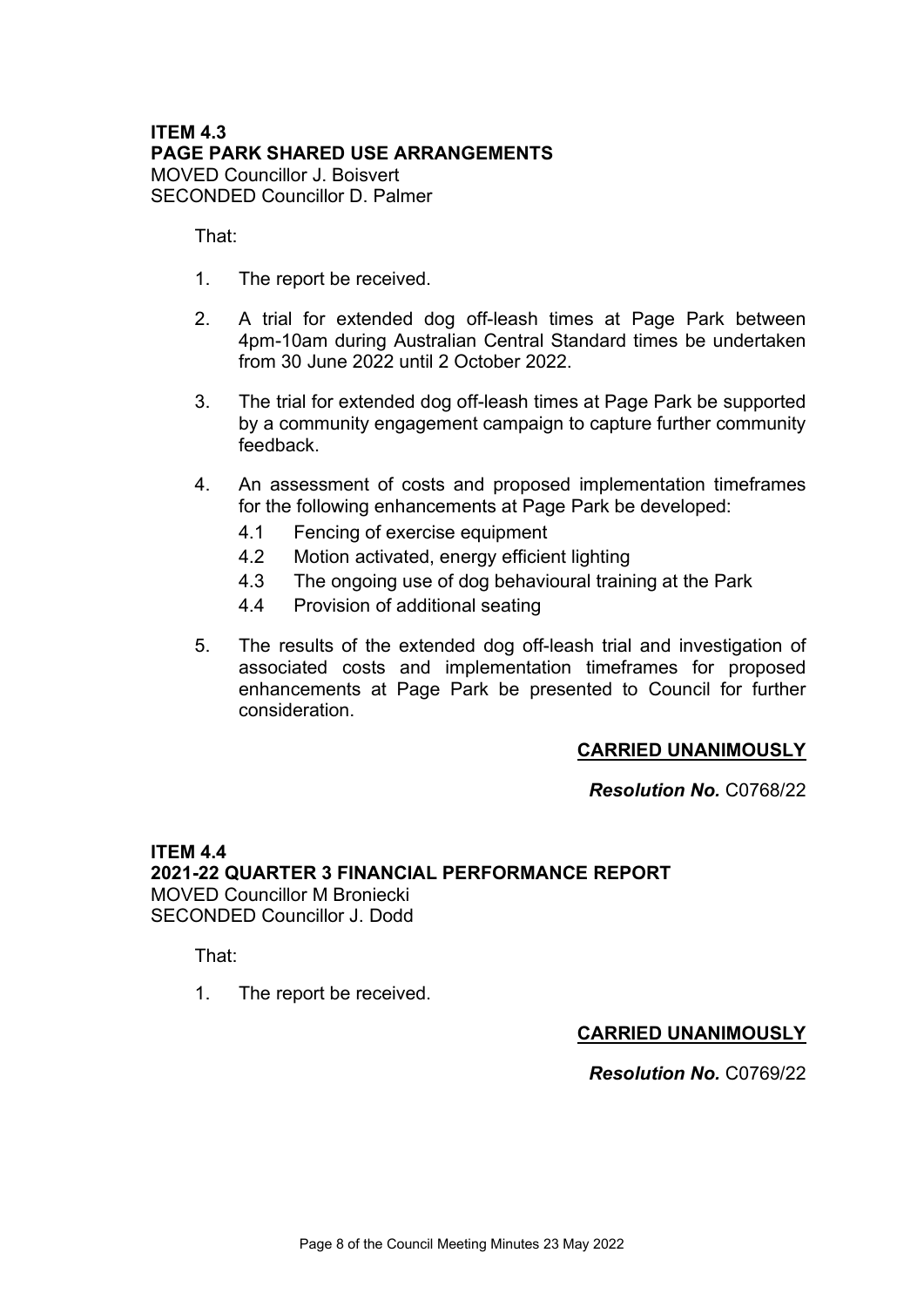### ITEM 4.5 2021-22 QUARTER 3 BUDGET REVIEW MOVED Councillor M Broniecki SECONDED Councillor K Anastassiadis

- 1. The report be received.
- 2. The proposed budget variations reducing the net funding requirement by \$448K as set out in Attachment 1 to this Report, (Item 4.5. Council Meeting 23/05/2022,) for the 2021-22 Quarter 3 Budget Review, be endorsed.
- 3. The revised budgeted Uniform Presentation of Finances reflecting a change in the estimated Operating Surplus to \$2.011M, and estimated borrowings at 30 June 2022 of \$13.09M be adopted.

### CARRIED UNANIMOUSLY

Resolution No. C0770/22

### ITEM 4.6 THIRD QTR 2021-22 CORPORATE PERFORMANCE REPORT AND CEO KPIS UPDATE

MOVED Councillor J. Russo SECONDED Councillor D. Palmer

That:

1. The report be received.

# CARRIED UNANIMOUSLY

Resolution No. C0771/22

Councillor N. Sheehan left the Meeting at 8.09pm.

Councillor N. Sheehan returned to the Chamber at 8.11pm.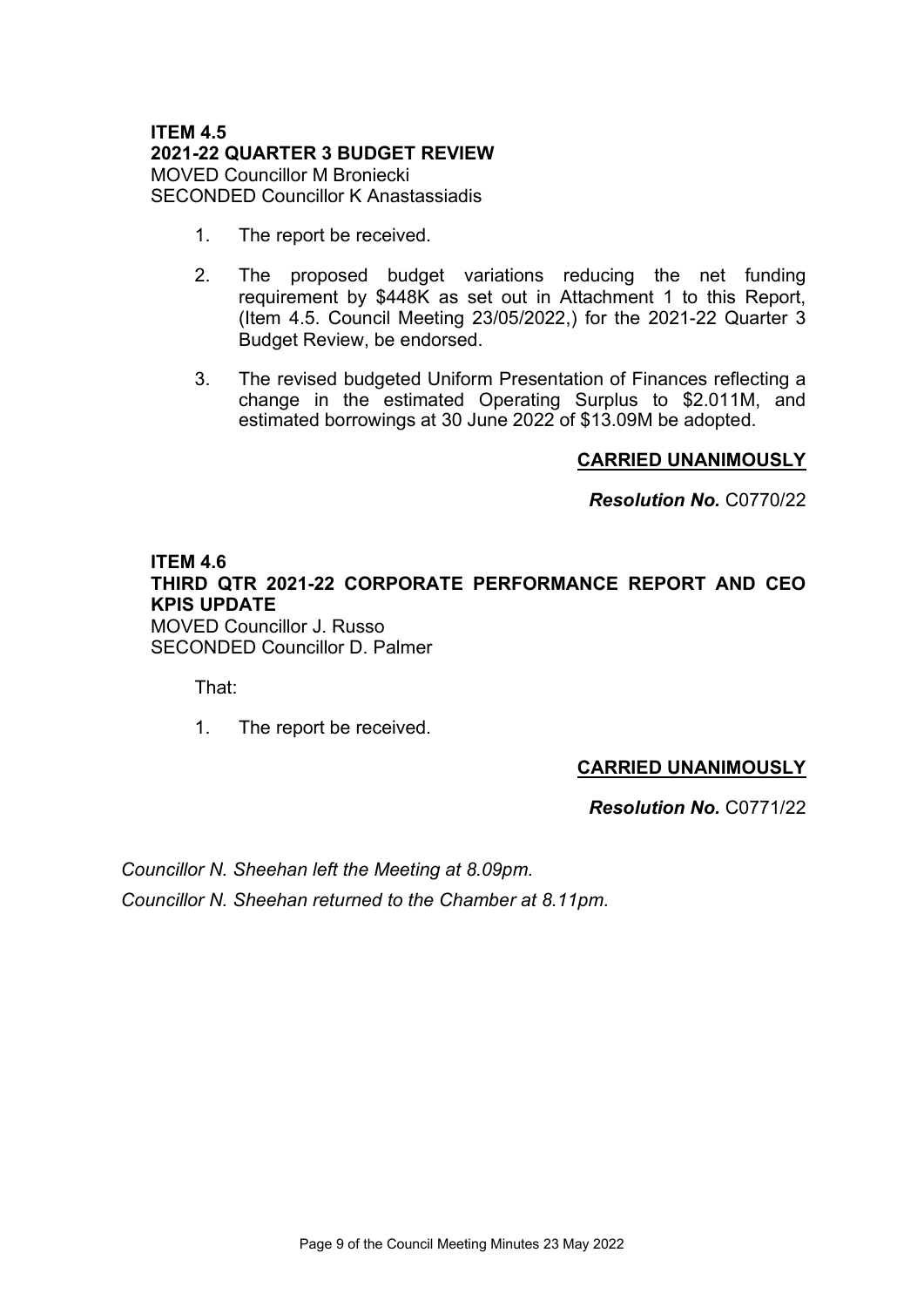### ITEM 4.7 DRAFT RIDGE PARK MASTER PLAN MOVED Councillor J. Dodd SECONDED Councillor J. Russo

That:

- 1. The report be received.
- 2. The Draft Ridge Park Master Plan, as set out in Attachment 1 to this report (Item 4.7, Council Meeting 23/05/2022), be endorsed for the purpose of undertaking community consultation.
- 3. The CEO be authorised to make minor editorial and formatting changes as required to the Draft Ridge Park Master Plan, in order to finalise the document for the purposes of undertaking community consultation.
- 4. Following the conclusion of community consultation, a further report outlining the summary of the feedback on the Draft Ridge Park Master Plan and the final Ridge Park Master Plan be presented to Council.

### CARRIED UNANIMOUSLY

Resolution No. C0772/22

### ITEM 4.8 SIGNIFICANT TREE LIST REVIEW MOVED Councillor J. Bonham SECONDED Councillor J. Dodd

That:

- 1. The report be received.
- 2. The City of Unley Significant Tree List Review Summary Report (Attachment 1), Unley Significant Tree List – Existing List Audit (Attachment 2) and Unley Significant Tree List – Public Nominations (Attachment 3), as set out in the attachments to this report (Item 4.8, Council Meeting 23/05/2022) be received.
- 3. \$10,000 of the budget allocated for the 2021-22 Significant Tree Code Amendment be redirected to undertake city-wide investigation of LiDAR to identify additional large trees, and the remaining \$16,000 of the budget returned as savings.
- 4. A letter be sent to the State Planning Commission and Minister for Planning expressing support for the review of tree legislation and policy to improve the protection of existing trees and facilitate the planting of new trees with development to deliver tree canopy targets for the city and state.

# CARRIED UNANIMOUSLY

Resolution No. C0773/22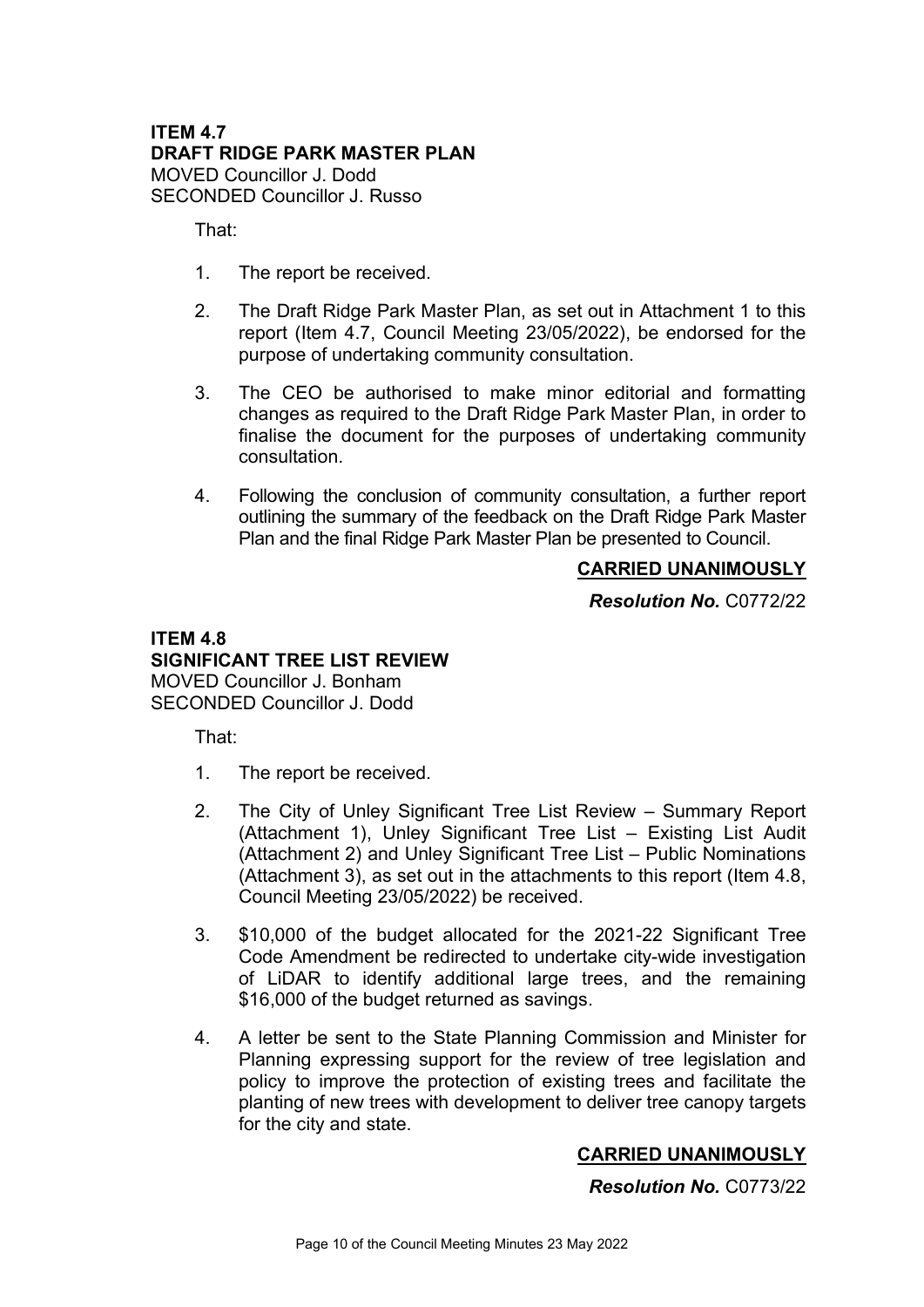# ITEM 4.9 MIKE TURTUR BIKEWAY OVERPASS PROJECT COMMUNITY REFERENCE GROUP MEMBERSHIP

MOVED Councillor J. Russo SECONDED Councillor N. Sheehan

That:

- 1. The report be received.
- 2. Councillor J. Dodd be put forward in response to the call for nominations by PTP Alliance as a representative on the Mike Turtur Bikeway Overpass Project Community Reference Group.

### **CARRIED**

Resolution No. C0774/22

# ITEM 4.10 REQUEST TO FLY LATVIAN FLAG ON 18 NOVEMBER 2022 MOVED Councillor M. Rabbitt SECONDED Councillor D. Palmer

That:

- 1. The report be received.
- 2. The request to fly the National flag of Latvia at the Unley Civic Centre, in recognition of Latvia's Independence Day (18 November), be approved with the flag to be raised at 10.00am on Friday 18 November 2022 and lowered at 5pm on Friday, 18 November 2022.

### CARRIED UNANIMOUSLY

Resolution No. C0775/22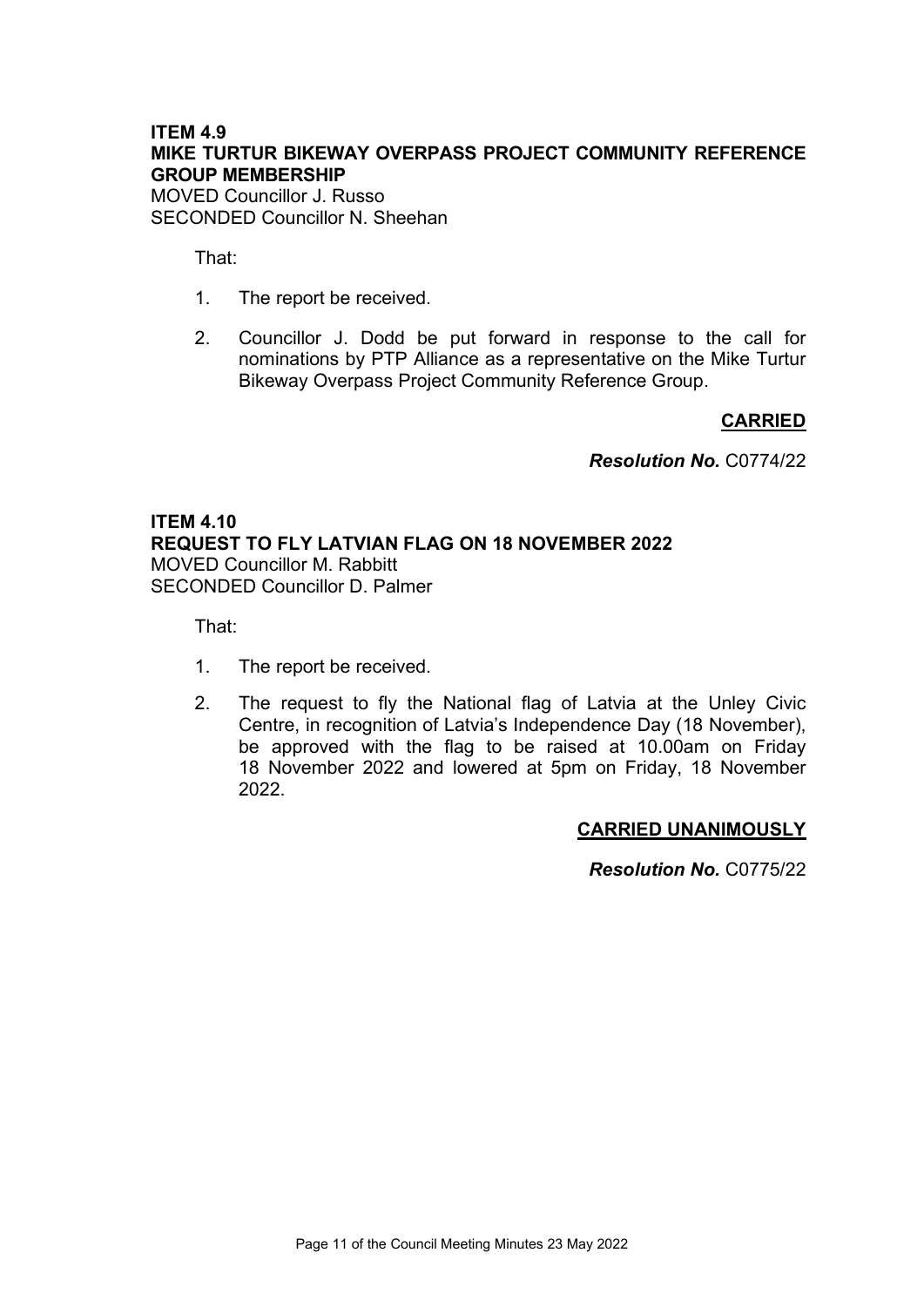# ITEM 4.11 REVIEW OF PUBLIC INTEREST DISCLOSURE PROCEDURE MOVED Councillor J. Dodd SECONDED Councillor J. Boisvert

That:

- 1. The report be received.
- 2. The Public Interest Disclosure Procedure, as set out in Attachment 1 to this Report (Item 4.11, Council Meeting, 23 May 2022) be endorsed.
- 3. The CEO be authorised to make minor editorial and formatting changes as required to the Public Interest Disclosure Procedure, in order to finalise the document.

# CARRIED UNANIMOUSLY

Resolution No. C0776/22

### ITEM 4.12

LGA CALL FOR NOMINATIONS - POWER LINE ENVIRONMENT COMMITTEE MOVED Councillor J. Dodd SECONDED Councillor K. Anastassiadis

That:

- 1. The report be received.
- 2. Aaron Wood, Manager Assets and Operations, be put forward in response to the call for nominations by the Local Government Association for the vacancy on the Power Line Environment Committee.

### CARRIED UNANIMOUSLY

Resolution No. C0777/22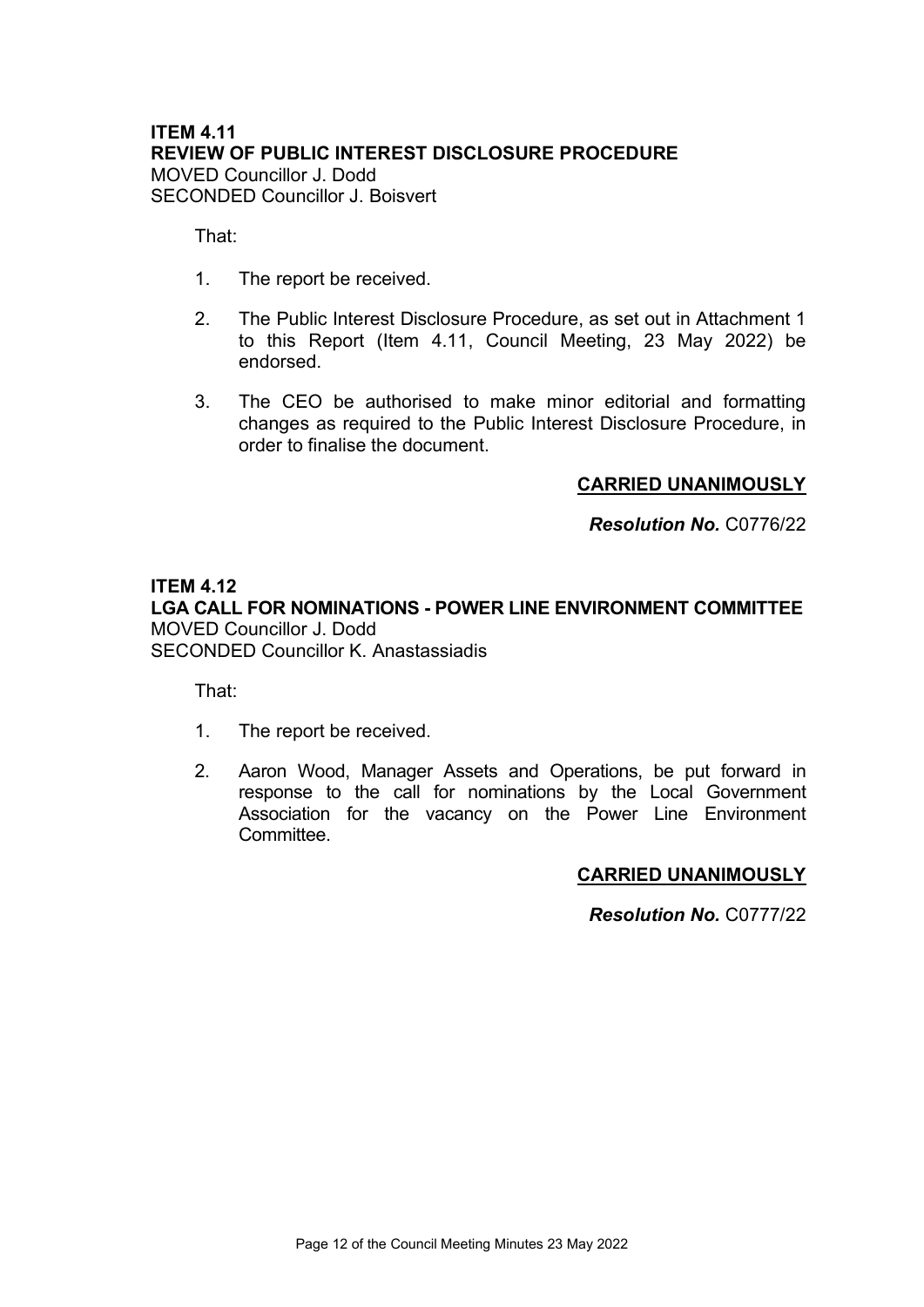# ITEM 4.13 QUARTERLY REPORT - CENTENNIAL PARK CEMETERY AUTHORITY MARCH 2022

MOVED Councillor J. Boisvert SECONDED Councillor J. Russo

That:

1. The report be received.

# CARRIED UNANIMOUSLY

Resolution No. C0778/22

### ITEM 4.14 COUNCIL ACTION RECORDS MOVED Councillor M. Broniecki SECONDED Councillor K. Anastassiadis

That:

 $1<sub>1</sub>$ The report be noted.

# CARRIED UNANIMOUSLY

Resolution No. C0779/22

### 5. MOTIONS AND QUESTIONS

# 5.1 MOTIONS OF WHICH NOTICE HAS BEEN GIVEN Nil

### 5.2 MOTIONS WITHOUT NOTICE

Nil

# 5.3 QUESTIONS OF WHICH NOTICE HAS BEEN GIVEN

Nil

# 5.4 QUESTIONS WITHOUT NOTICE

Councillor J. Boisvert asked about the timing of members speaking at meetings. Mayor M. Hewitson answered the question.

Councillor J. Boisvert asked a number of questions regarding bee hive removal at Grantley Avenue, Millswood and these were TAKEN ON NOTICE by the General Manager City Development.

- 1. Why were the residents of Grantley Avenue not informed (letterbox) that the bees at 11 Grantley Avenue were to be removed?
- 2. Do we usually do this?
- 3. Do staff report bee hives in trees or do they rely entirely on resident observations/complaints?
- 4. Explain how the mistake in Grantley Avenue occurred.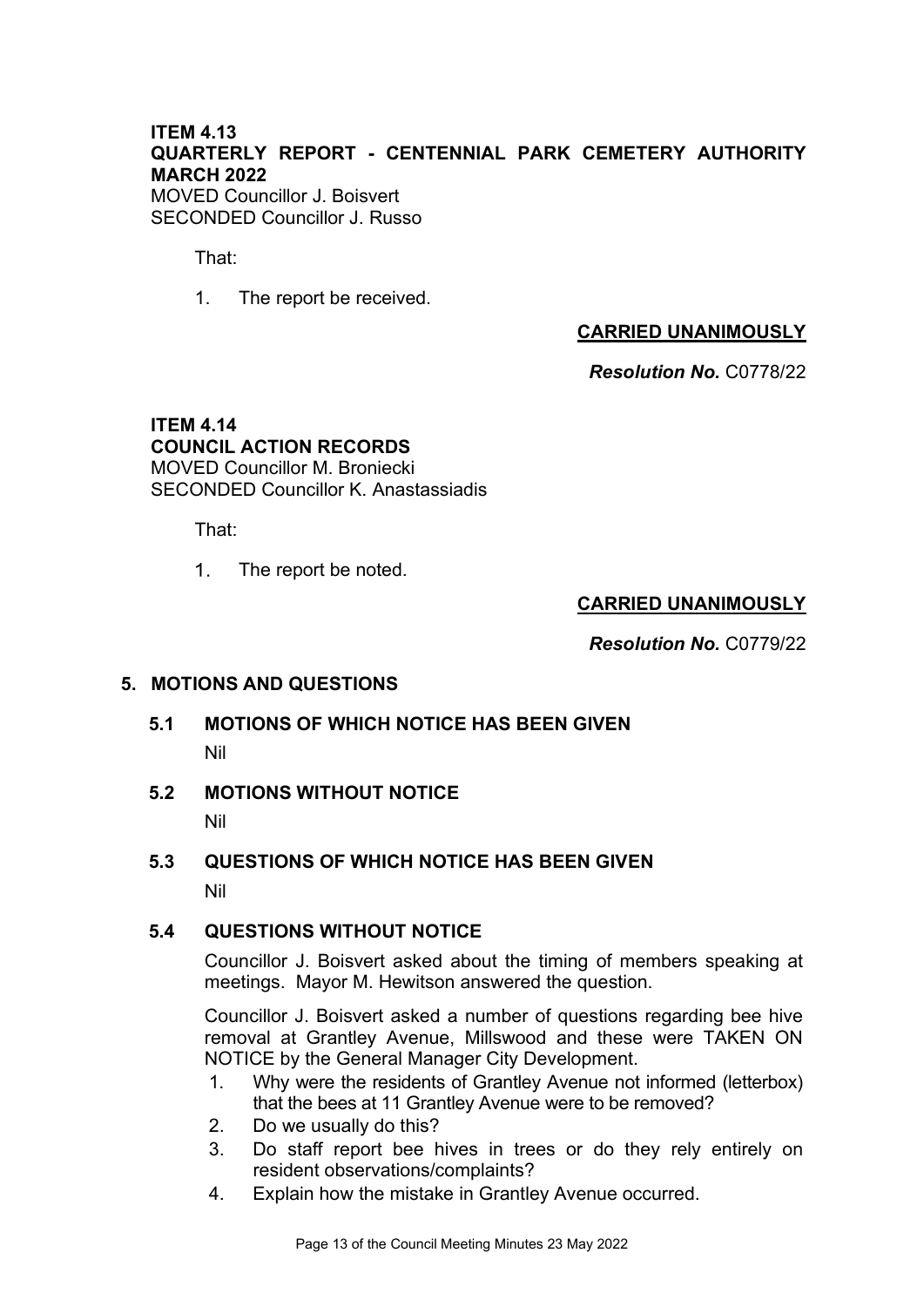### 6. MEMBER'S COMMUNICATION

### 6.1 MAYORS REPORT

ITEM 6.1.1 MAYOR'S REPORT FOR MONTH OF MAY 2022 MOVED Councillor J. Dodd SECONDED Councillor N. Sheehan

That:

1. The report be received.

### CARRIED UNANIMOUSLY

Resolution No. C0780/22

### 6.2 DEPUTY MAYORS REPORT

ITEM 6.2.1 DEPUTY MAYOR'S REPORT FOR MONTH OF MAY 2022 MOVED Councillor M. Broniecki SECONDED Councillor M. Rabbitt

That:

1. The report be received.

# CARRIED UNANIMOUSLY

Resolution No. C0781/22

# 6.3 ELECTED MEMBERS REPORTS

### ITEM 6.3.1 REPORTS OF MEMBERS MAY 2022

Council to note attached reports from Members:

1. Councillor M. Bronieki

### 6.4 CORRESPONDENCE

# ITEM 6.4.1 **CORRESPONDENCE**

The correspondence from:

- Mayor Michael Hewitson to The Hon Nick Champion MP Re. Request for Support re: Community Engagement for Tree Offset Fund
- Stephen Smith, Policy Advisor, LGA Re. Tree Advocacy Arborist Qualifications/Standards and Methodologies

was noted.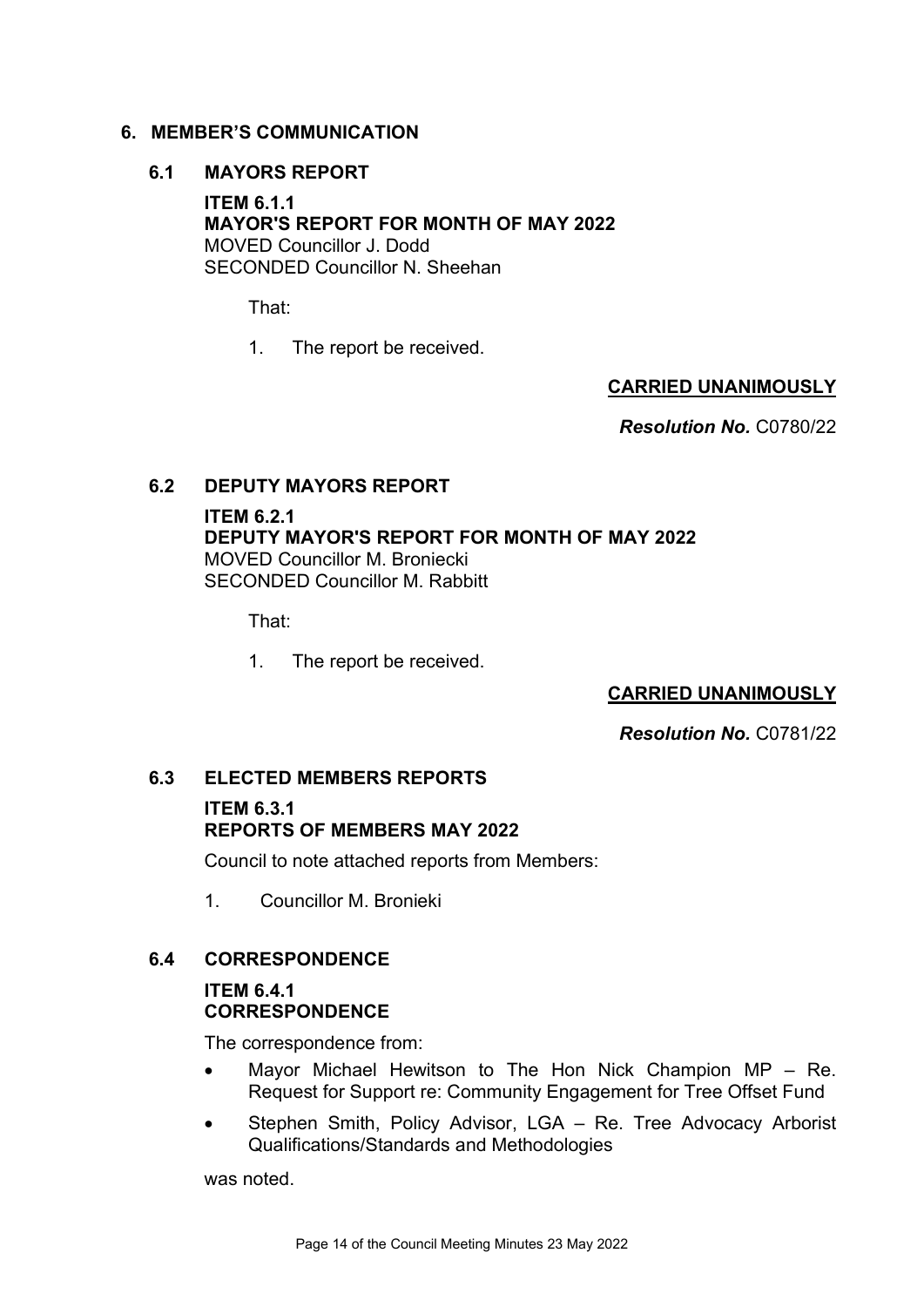### 7. CONFIDENTIAL ITEMS

### ITEM 7.1 CONFIDENTIALITY MOTION FOR 7.2 - GOODWOOD COMMUNITY CENTRE MANAGEMENT MODEL MOVED Councillor K Anastassiadis SECONDED Councillor J. Bonham

That:

- 1. Pursuant to Section 90(2) and (3)(b)(i) and (b)(ii) of the Local Government Act 1999, the principle that the meeting should be conducted in a place open to the public has been outweighed in relation to this matter because it relates to information the disclosure of which:
	- could reasonably be expected to confer a commercial advantage on a person with whom the council is conducting, or proposing to conduct, business, or to prejudice the commercial position of the council; and
	- would, on balance, be contrary to the public interest.
- 2. In weighing up the factors related to disclosure:
	- disclosure of this matter to the public would demonstrate accountability and transparency of the Council's operations;
	- non-disclosure of this item at this time will enable Council to consider the lease arrangement of an existing property without compromising the commercial position of Council; and

On that basis, the public's interest is best served by not disclosing 7.2 Goodwood Community Centre Management Model, Report and discussion at this point in time.

3. Pursuant to Section 90(2) of the Local Government Act 1999 it is recommended the Council orders that all members of the public be excluded, with the exception of staff of the City of Unley on duty in attendance.

### CARRIED UNANIMOUSLY

Resolution No. C0782/22

The Meeting moved into confidence, the gallery was cleared and the doors to the Council Chamber were closed at 8.38pm.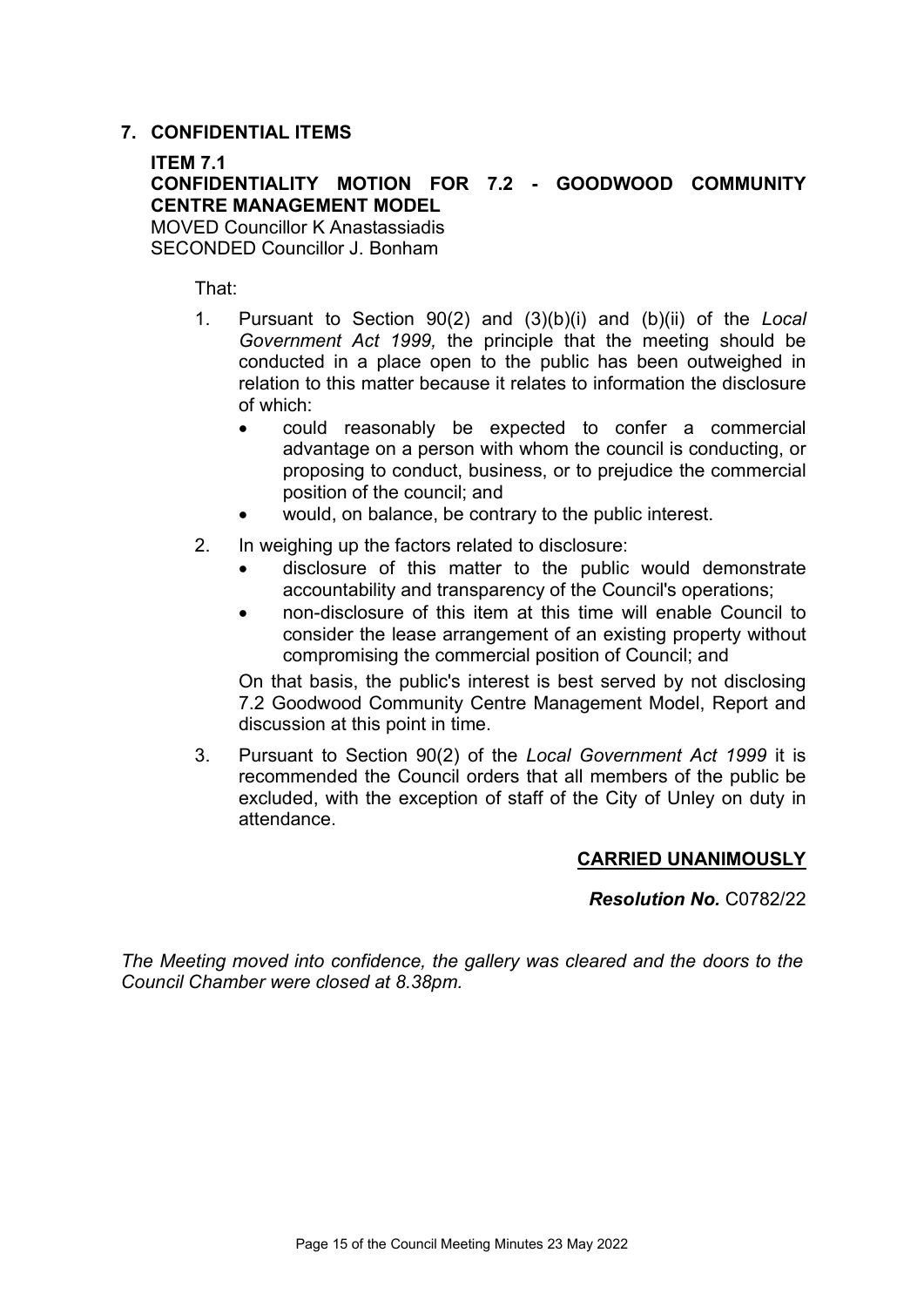Item 7.2, page(s) 16, is confidential and has been removed from the public agenda/minutes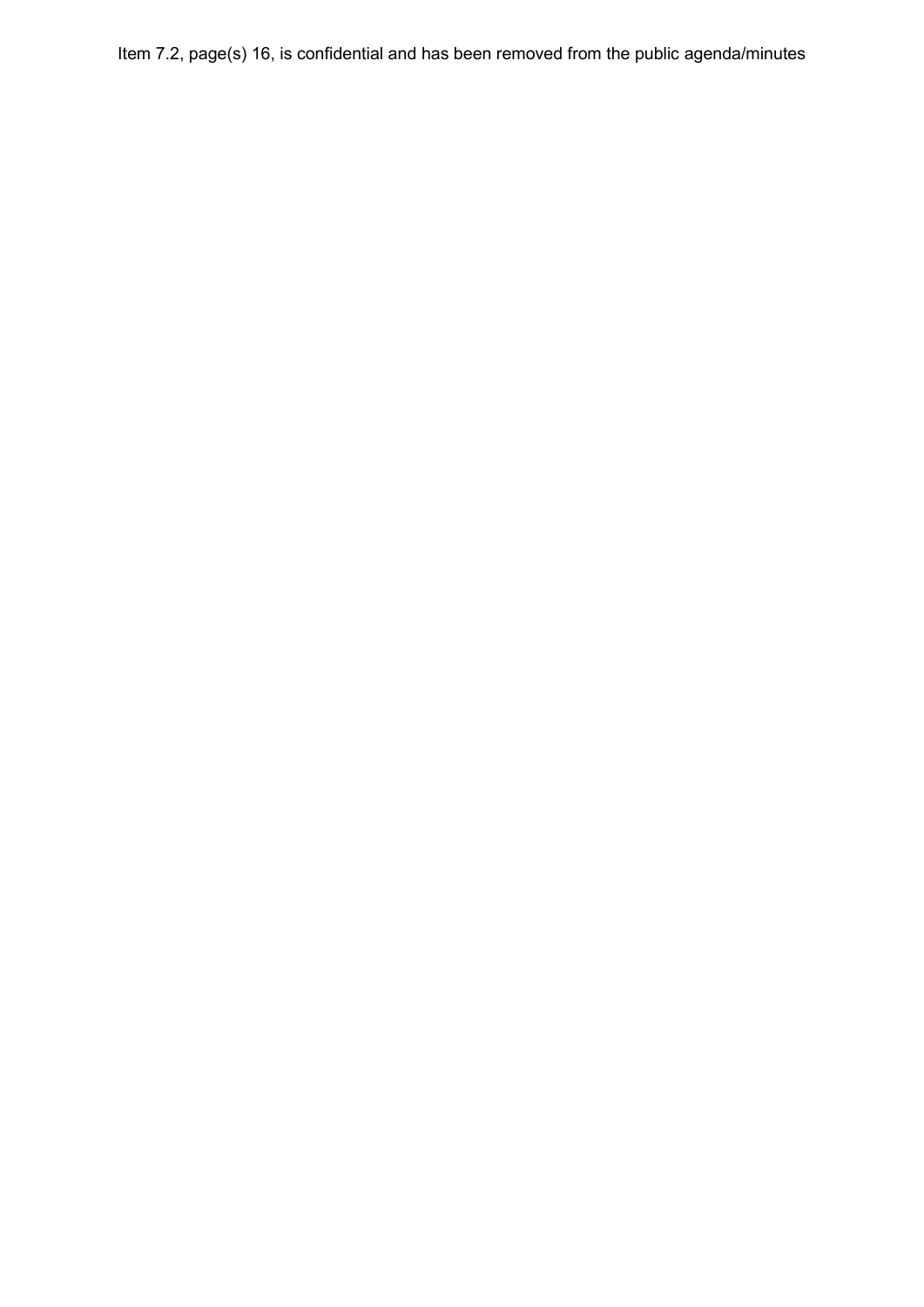# ITEM 7.3 CONFIDENTIALITY MOTION TO REMAIN IN CONFIDENCE FOR 7.2 - GOODWOOD COMMUNITY CENTRE MANAGEMENT MODEL

MOVED Councillor J. Dodd SECONDED Councillor S. Dewing

That:

- 1. Pursuant to Section 91(7) of the Local Government Act 1999 the following elements of Item 7.2 Goodwood Community Centre Management Model, considered at the Confidential Council Meeting on 23 May 2022:
	- ☒ Minutes
	- ☒ Report
	- ☒ Attachment

remain confidential until arrangements for the operating model for the Goodwood Community Centre have been fully implemented, and not available for public inspection until the cessation of that period.

- 2. The Chief Executive Officer be authorised to provide details of the decision to relevant parties in order to enable implementation of the decision.
- 3. Pursuant to Section 91(9)(c) of the Local Government Act 1999, the power to revoke the order under Section 91(7) prior to any review or as a result of any review is delegated to the Chief Executive Officer.

### CARRIED UNANIMOUSLY

Resolution No. C0784/22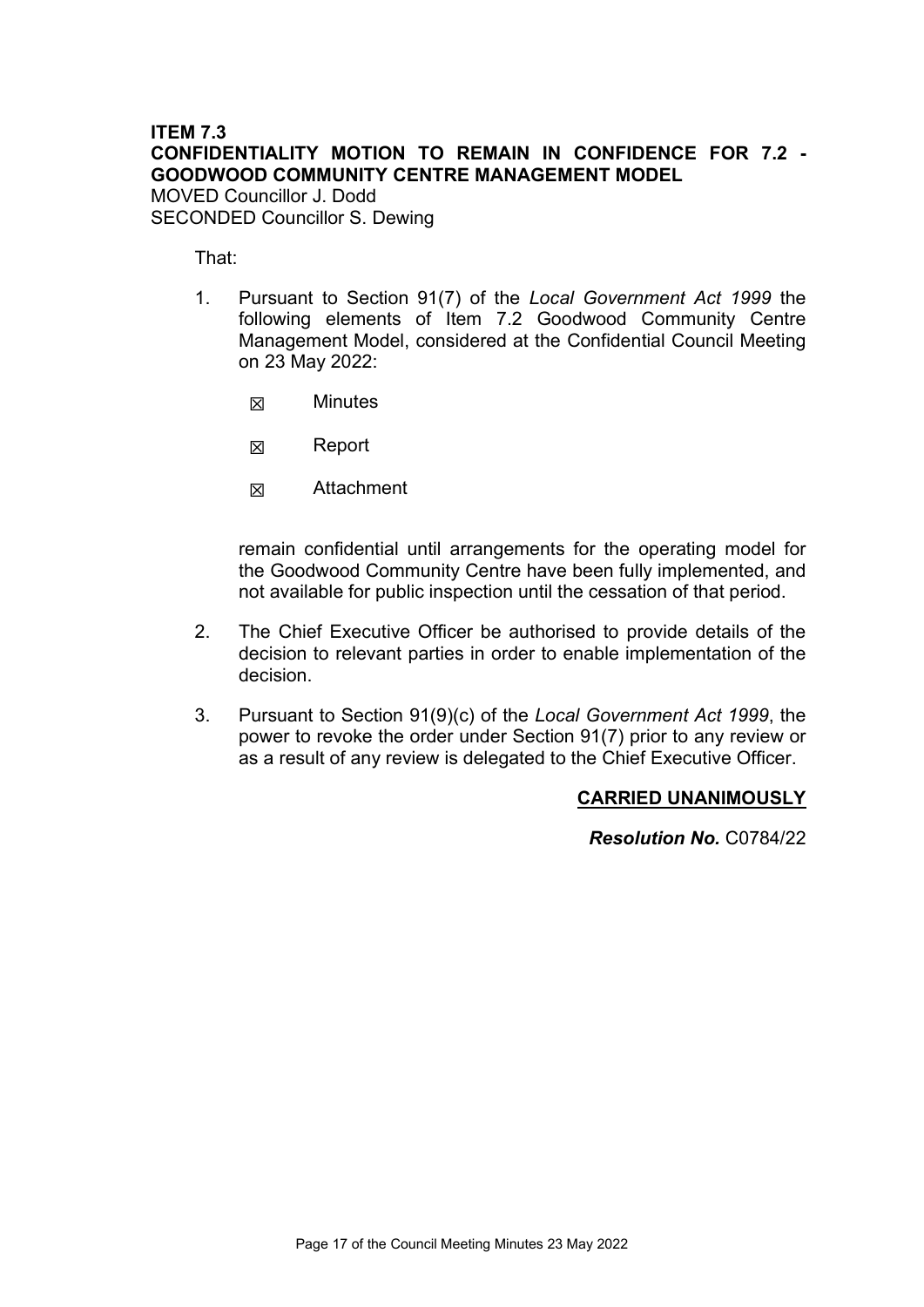# ITEM 7.4 CONFIDENTIALITY MOTION FOR 7.5 - CENTENNIAL PARK CEMETERY AUTHORITY DRAFT ANNUAL BUDGET 2022-2023

MOVED Councillor M Broniecki SECONDED Councillor S. Dewing

That:

- 1. Pursuant to Section 90(2) and (3)(d)(i) and (d)(ii) of the Local Government Act 1999, the principle that the meeting should be conducted in a place open to the public has been outweighed in relation to this matter because it relates to:
	- commercial information of a confidential nature (not being a trade secret) the disclosure of which could reasonably be expected to prejudice the commercial position of the person who supplied the information, or to confer a commercial advantage on a third party
	- commercial information of a confidential nature (not being a trade secret) the disclosure of which would, on balance, be contrary to the public interest
- 2. In weighing up the factors related to disclosure:
	- disclosure of this matter to the public would demonstrate accountability and transparency of the Council's operations; and
	- non-disclosure of this item at this time will enable Council to receive the 2022/23 Centennial Park Cemetery Authority (CPCA) draft Annual Business Pan and Budget without comprising the commercial position of the CPCA.

On that basis, the public's interest is best served by not disclosing 7.5 Centennial Park Cemetery Authority Draft Annual Budget 2022- 2023, Report and discussion at this point in time.

3. Pursuant to Section 90(2) of the Local Government Act 1999 it is recommended the Council orders that all members of the public be excluded, with the exception of staff of the City of Unley on duty in attendance.

# CARRIED UNANIMOUSLY

Resolution No. C0785/22

The Meeting moved into confidence at 9.11pm.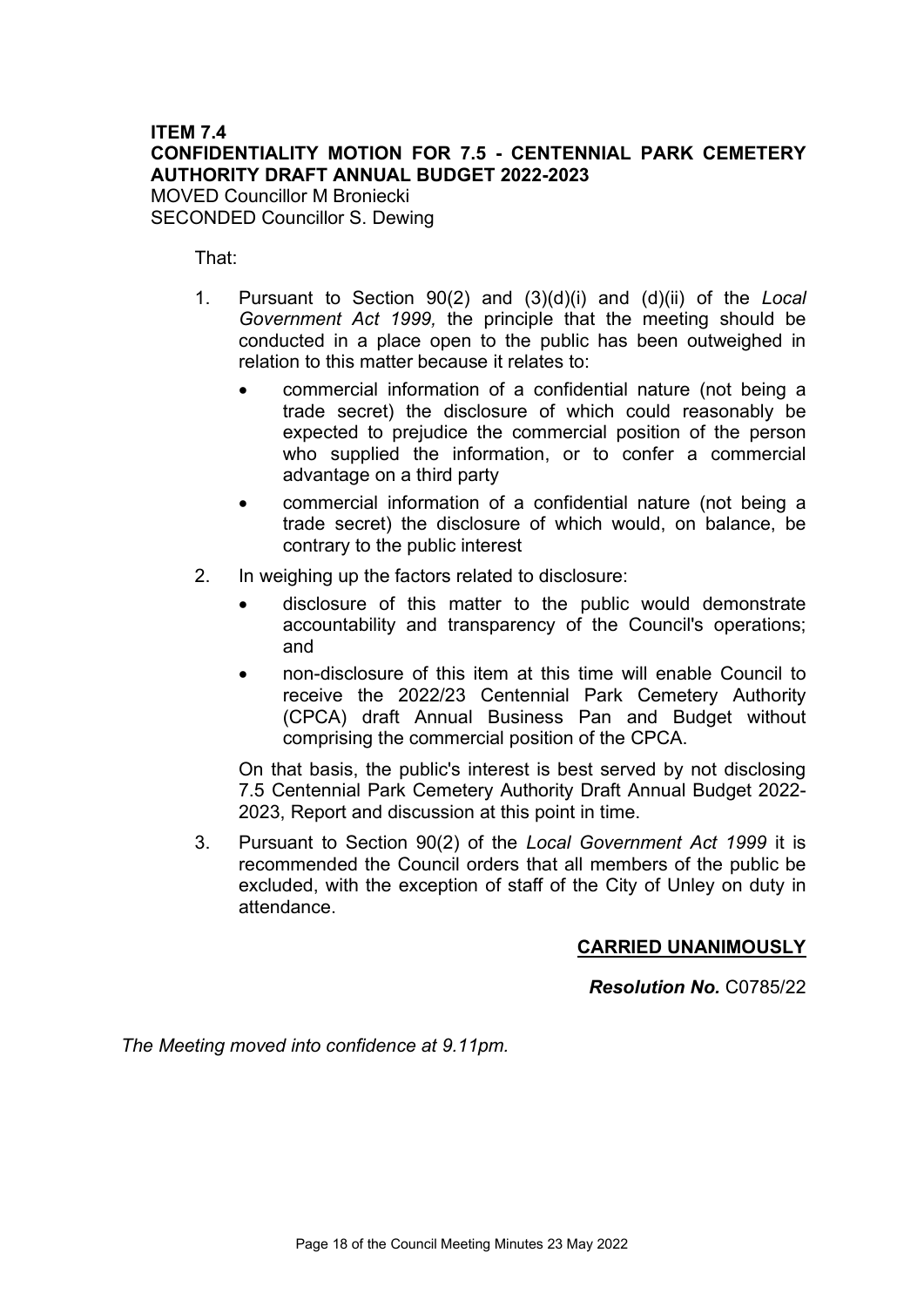Item 7.5, page(s) 19, is confidential and has been removed from the public agenda/minutes